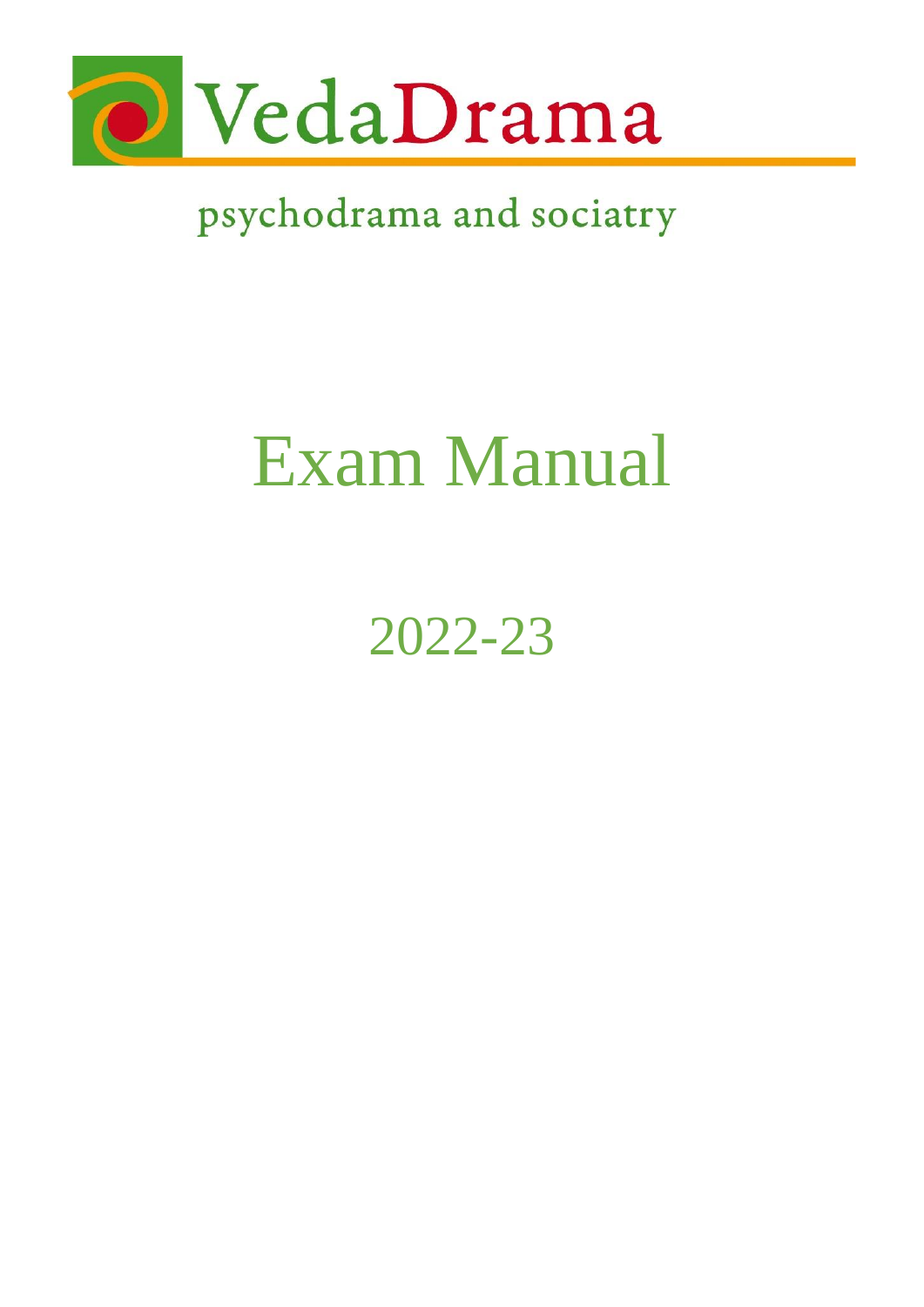

### Exam Manual Summary

This is the exam manual for Vedadrama India one years, two years or full international exam.

| 1. Summary              |               |
|-------------------------|---------------|
| 2. Registration         | $\mathcal{R}$ |
| 3. Fees                 | $\mathcal{R}$ |
| $4. A-Log$              | 4/5           |
| 5. Certification scheme | 6/7           |
| $6.$ P-Log              | $8 - 10$      |
| 7. Written Work         |               |

Pls read carefully and apply in writing to [ceo@vedadrama.com](mailto:ceo@vedadrama.com) for your 1 or 2 years exam or 4 years full exam.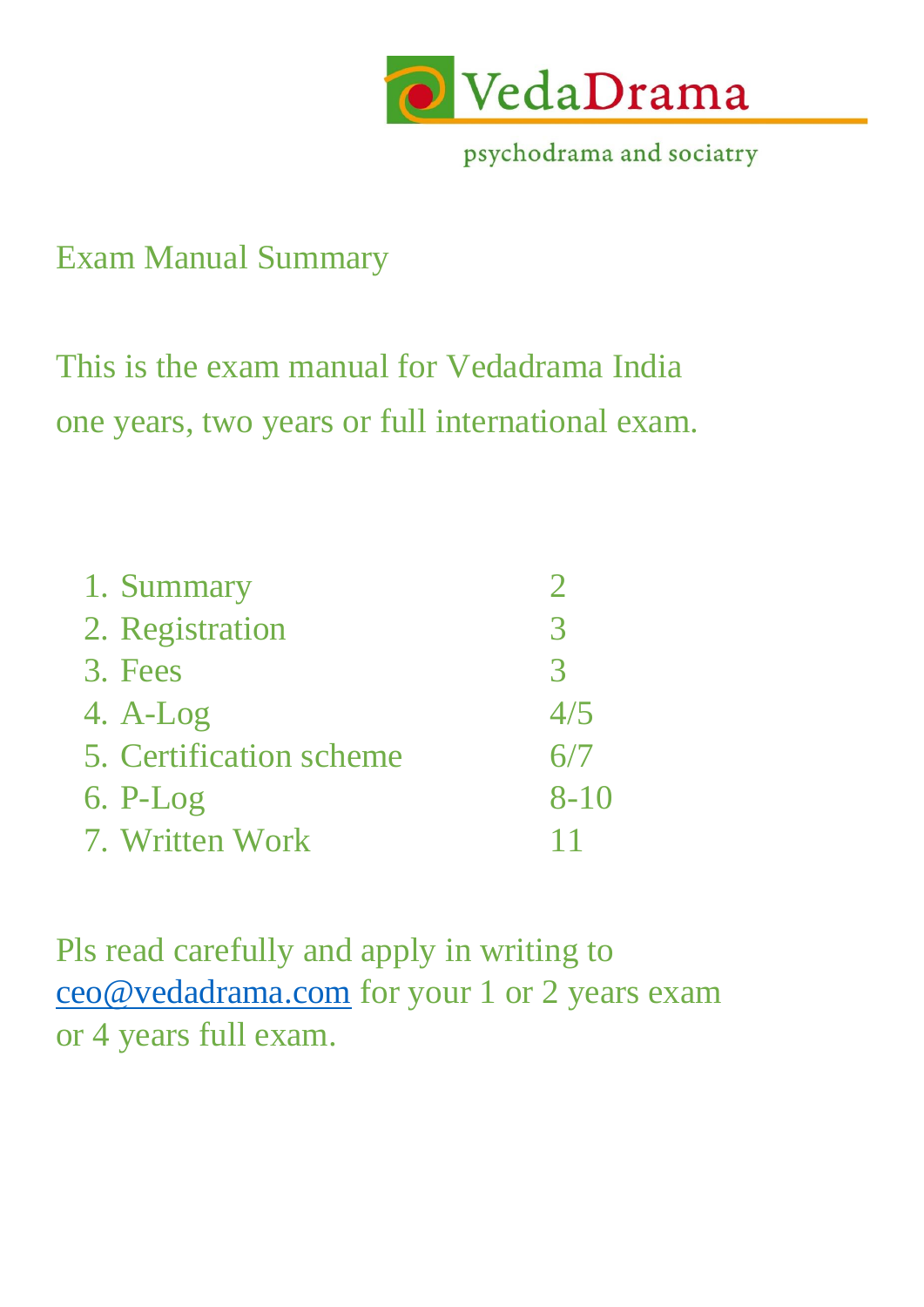

# Registration

Pls hand your exam **application** at least 3 months before exam itself

- Your short **biography**/CV (one page) and ONE (max. 2) scan(s) of university degree(s) (if any)
- Your A -log with 20 or 40 credits for PLP and PLEP exam
- For CP exam:
	- $\circ$  Full A log
	- $\circ$  If you had training with trainers others than Vedadrama Trainers: scanned certificates
	- $\circ$  Name your supervisor(s) with whom you will take or took 10 individual online hours.
	- o Payment receipt no. for exam CP fees for the examiner (=reader of the work)
	- $\circ$  The written work 30 to 35 pages has to be handed in 3 to 4 months before exam too.
	- $\circ$  The Log on the practice (P-Log) and on supervision on that practice have to be completed within 12 months after exam.

#### **Registration form**

I register herewith for the exam in ………….. (town) on ………….. (date) with the below specifications. I enclose my A-Log (for all exam) and my P-Log (for CP exam) and confirm, that I have read all these pages.

| Place:     |  |
|------------|--|
| Date:      |  |
| Signature: |  |

(Name) …………………………………..

### **2.Price list 2022 (individuals / Organiations)**

- 1. Supervision (10 credits; 5 in the Executive Education group and 5 extra)
- a) 40 group-supervisions: incl. online days with Jochen (2 credits)
- b) Individual supervision 5,000 Rs (incl. GST; Organisations: GST extra)
- c) Pack of 10 supervision 45,000 Rs
- d) Group supervision (in person) 1 day (max. 10 pax.) 40,000 Rs (to be shared) (4 days needed)
- e) Group supervision (online) 1 day (10 hours or 2 times 5 hours, max. 6 pax.) 40,000 Rs (to be shared)
- 2. Exam fee 2022 (reading the work and attendance at Exam)
- a) Fee for reading the final work and exam: 16,000 Rs plus GST
- b) Attendance on the exam days: 4,000 Rs / day Plus GST (exam will have 2 or 3 days depending on the number of the participants)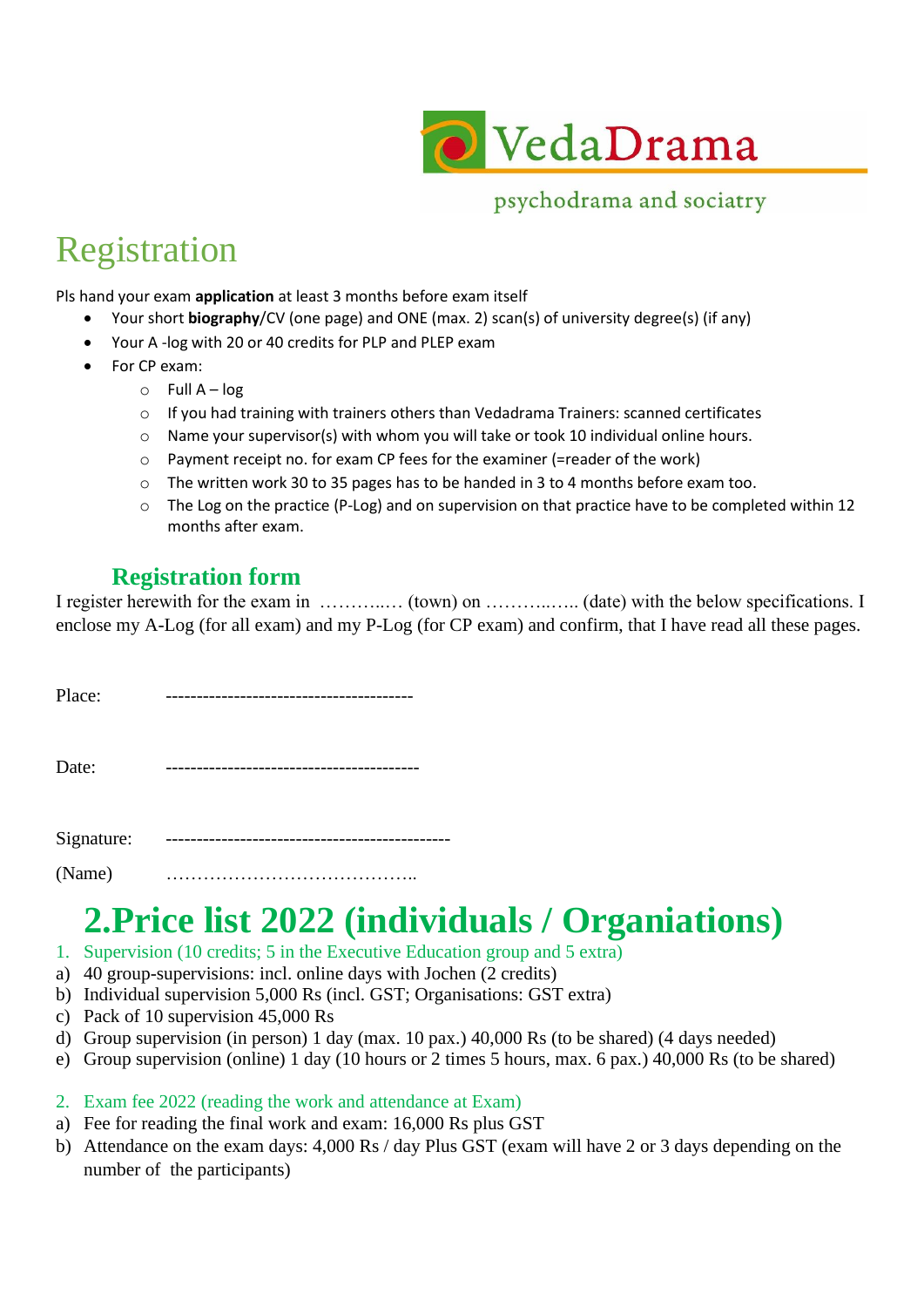

# **Attendance Log (A-Log) 2022**

| Name                          |  |
|-------------------------------|--|
| Address                       |  |
| Mail / Mobile<br>telephone no |  |

This is my A-log (pls tick) for PLP  $\bigcirc$  for PLEP  $\bigcirc$  for CP  $\bigcirc$  and I enclose a digital/scanned copy of my participation certificates with noted credit points of Vedadrama India and others institutions/trainers as listed below. On the other certification I ask for approval to get the Credit Points included in my A-log

\_\_\_\_\_\_\_\_\_\_\_\_\_\_\_\_\_\_\_\_\_\_\_\_(Place),\_\_\_\_\_\_\_\_\_\_\_\_\_\_\_\_(Date)\_\_\_\_\_\_\_\_\_\_\_\_\_\_\_\_\_\_\_\_\_\_\_\_\_\_\_\_\_\_\_\_\_\_\_(signature)

### **1.Running Group (PLP: 20 Credits; PLEP 40 Credits, CP: 60 credits)**

|                         | <b>Trainer</b>                                                                    | <b>Dates</b> |           | Credits   Place, Remarks, |
|-------------------------|-----------------------------------------------------------------------------------|--------------|-----------|---------------------------|
|                         | <b>VEDADRAMA</b>                                                                  |              |           |                           |
| $\mathbf{1}$            |                                                                                   |              |           |                           |
| $\overline{\mathbf{2}}$ |                                                                                   |              |           |                           |
| 3                       |                                                                                   |              |           |                           |
| 4                       |                                                                                   |              |           |                           |
| 5                       |                                                                                   |              |           |                           |
| 6                       |                                                                                   |              |           |                           |
| 7                       |                                                                                   |              |           |                           |
| 8                       |                                                                                   |              |           |                           |
| <b>Total</b>            |                                                                                   |              |           |                           |
|                         | other trainers<br><b>Certified Psychodrama</b><br><b>Trainer (TEP or similar)</b> | <b>Dates</b> | <b>CP</b> | <b>Remarks</b>            |
| $\mathbf{1}$            |                                                                                   |              |           |                           |
| $\overline{2}$          |                                                                                   |              |           |                           |
| 3                       |                                                                                   |              |           |                           |
| 4                       |                                                                                   |              |           |                           |
| <b>Total</b>            |                                                                                   |              |           |                           |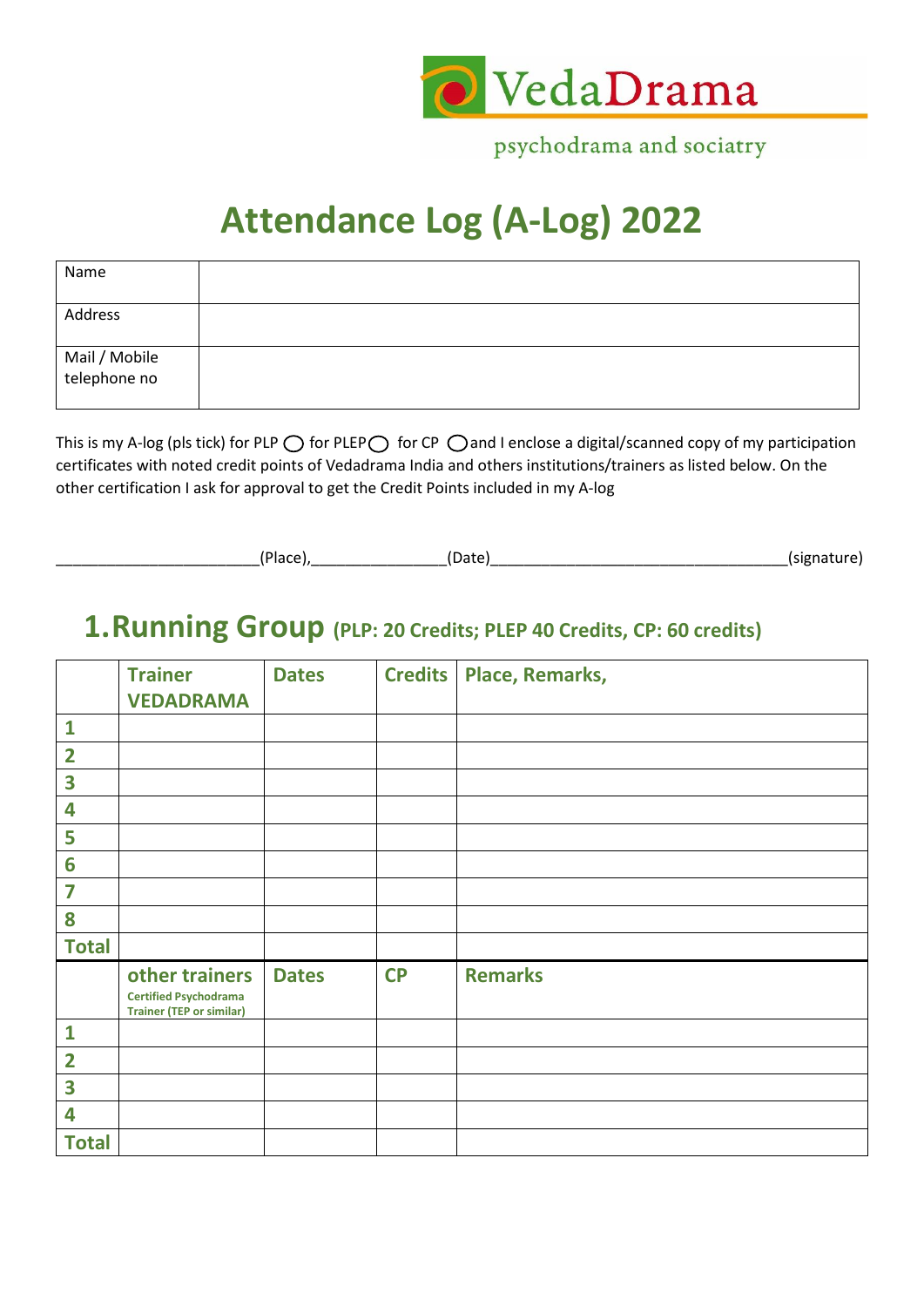### **2.Theory Classes (only CP, see certification scheme)**

| 2.a            | <b>Trainer</b><br><b>VEDADRAMA</b>                                                | <b>Dates</b> | <b>CP</b> | <b>Content of the theory seminar</b> |
|----------------|-----------------------------------------------------------------------------------|--------------|-----------|--------------------------------------|
|                |                                                                                   |              |           |                                      |
| 2              |                                                                                   |              |           |                                      |
| 3              |                                                                                   |              |           |                                      |
| 4              |                                                                                   |              |           |                                      |
| <b>Total</b>   |                                                                                   |              |           |                                      |
| 2.b            | other trainers<br><b>Certified Psychodrama</b><br><b>Trainer (TEP or similar)</b> | <b>Dates</b> | <b>CP</b> | <b>Remarks</b>                       |
|                |                                                                                   |              |           |                                      |
| $\overline{2}$ |                                                                                   |              |           |                                      |
| <b>Total</b>   |                                                                                   |              |           |                                      |

### **3. Supervision (only CP, see certification scheme)**

|                | <b>Supervisor</b><br><b>VEDADRAMA</b> | <b>Dates</b> | CP | type of Supervision: single (1:1) |
|----------------|---------------------------------------|--------------|----|-----------------------------------|
| 1              |                                       |              |    |                                   |
| $\overline{2}$ |                                       |              |    |                                   |
| 3              |                                       |              |    |                                   |
| 4              |                                       |              |    |                                   |
| 5              |                                       |              |    |                                   |
| 6              |                                       |              |    |                                   |
| 7              |                                       |              |    |                                   |
| 8              |                                       |              |    |                                   |
| 9              |                                       |              |    |                                   |
| 10             |                                       |              |    |                                   |
| <b>Total</b>   |                                       |              |    |                                   |

Comments:

- It is duty of the participant to file the A-Log and keep the participation certificates ready. In case they got lost, new copies can be produced by the team of Vedadrama India against a fee.
- Digital / Virtual offers of Vedadrama have a reminder before the session and therefore the participant and the office of Vedadrama can keep track about actual participation. These virtual offers are to be entered as well. (presently 3 times 4 times hours are 2.5 credit points, exception apply).
- For getting ready for any of the three exam (see below) you have to have at least 80 % of the CP credits or 100 % of the PLP or PLEP gathered three months before exam. For CP: The balance can be done in these three month or even after exam.
- Supervision and Log on Practical work (P-Log) can be done even up to one full year after CP exam. The supervision is mainly to be done on the practical work (preparation and execution of own work and one´s own role). The supervisor has to be approved by Vedadrama India before starting the supervision. Please look at the certification scheme.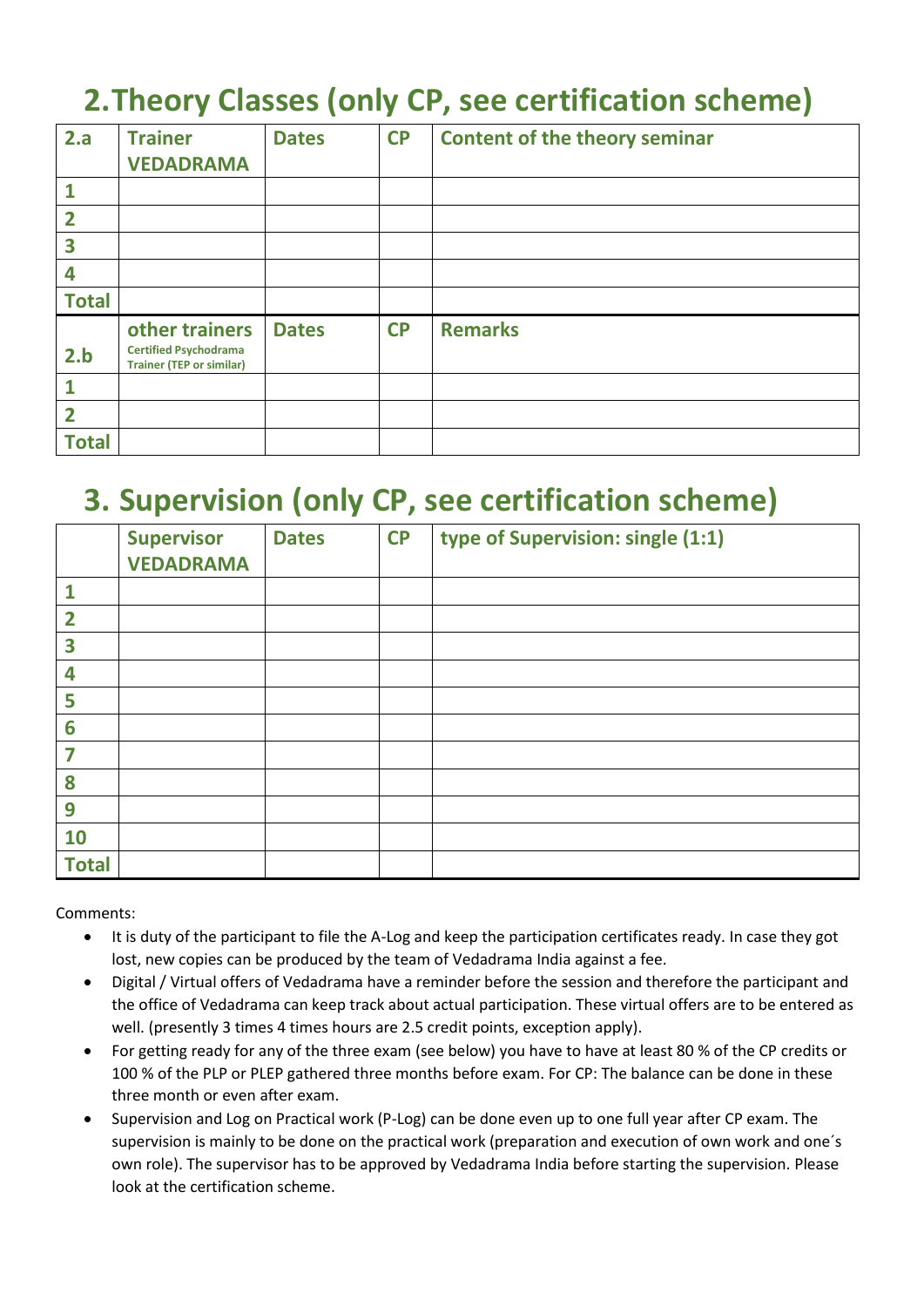• The A-log has to be handed in (especially for any exceptions) as early as and latest if exceptions are needed or you apply for exam three months before exam. Pls ask for exceptions early, as the decision process between India and Germany sometimes takes longer.



psychodrama and sociatry

#### **Vedadrama India Certification: Executive Education (2022/23)**

This is the certification scheme of Vedadrama India is valid for the three levels of exam in 2022-23. Vedadrama India educates different professionals in a multi-professional approach: Coaches, Counsellors, Trainers/Educators and Practitioners.

- Vedadrama India is an ISO 29990: 2010 certified company. The education is certified by its partner PIB Germany (founded in 1973), the main Humanistic Psychodrama Institute, Hamburg, certified itself by the concerned Medical Council.
- Vedadrama India is an affiliate / institutional member of ASGPP, ISPS, IAGP and IAC-ITRAC.
- Vedadrama India cooperates with several Indian Universities and runs a University Certificate Program at Mangalore in a cooperation agreement.

#### **Executive Education in Psychodrama in Three levels**

- 1. After an introduction of 4 days (certificate course, University approved) the participant can attend 3 more 4 days education within one year to reach the first level: Psychodrama Leadership Practitioner: PLP.
- 2. With an additional year of studies (4 times four days) the participant can reach the median level: Psychodrama Leadership Executive Practitioner: PLEP.
- 3. Finally, the level of Psychodrama Director can be reached, which is called: Psychodrama Director certified Practitioner CP. The title is given:
	- I. Master Coach und Psychodrama Director CP
	- II. Certified Counsellor and Psychodrama Director CP
	- III. Master Trainer and Psychodrama Director CP
	- IV. Lead Educator and Psychodrama Director CP
	- V. Therapeutic Practitioner and Psychodrama Director CP

#### **Executive Education in Psychodrama in Three Authorizations**

- 1. The PLP can include psychodramatic and sociometric methodologies within the framework of his/her original profession and skills. PLP authorizes prior skilled persons to be called: Coach PLP or Counsellor PLP / Trainer PLP / Educator PLP / Practitioner PLP.
- 2. The PLEP will include psychodramatic and sociometric methodologies within the framework of his/her original profession and skills. In addition, deeper knowledge and skills of conducting groups and sociodramas will be available to the participant. PLEP authorizes prior skilled persons to be called: Coach PLEP / Counsellor PLEP / Trainer PLEP / Educator PLEP / Practitioner PLEP.
- 3. The Psychodrama Director CP is entitled to use the whole range of psychodrama, sociometry and sociodrama by him/her own and use this within the own profession and beyond. The CP is entitled to teach psychodrama under supervision. The CP can apply Psychodrama with individuals and with groups additionally sociodrama and sociometry. The CP will beyond the appropriate use of practical skills understand deeply the humanistic background of Psychodrama and value its ethics, foundations and attitudes.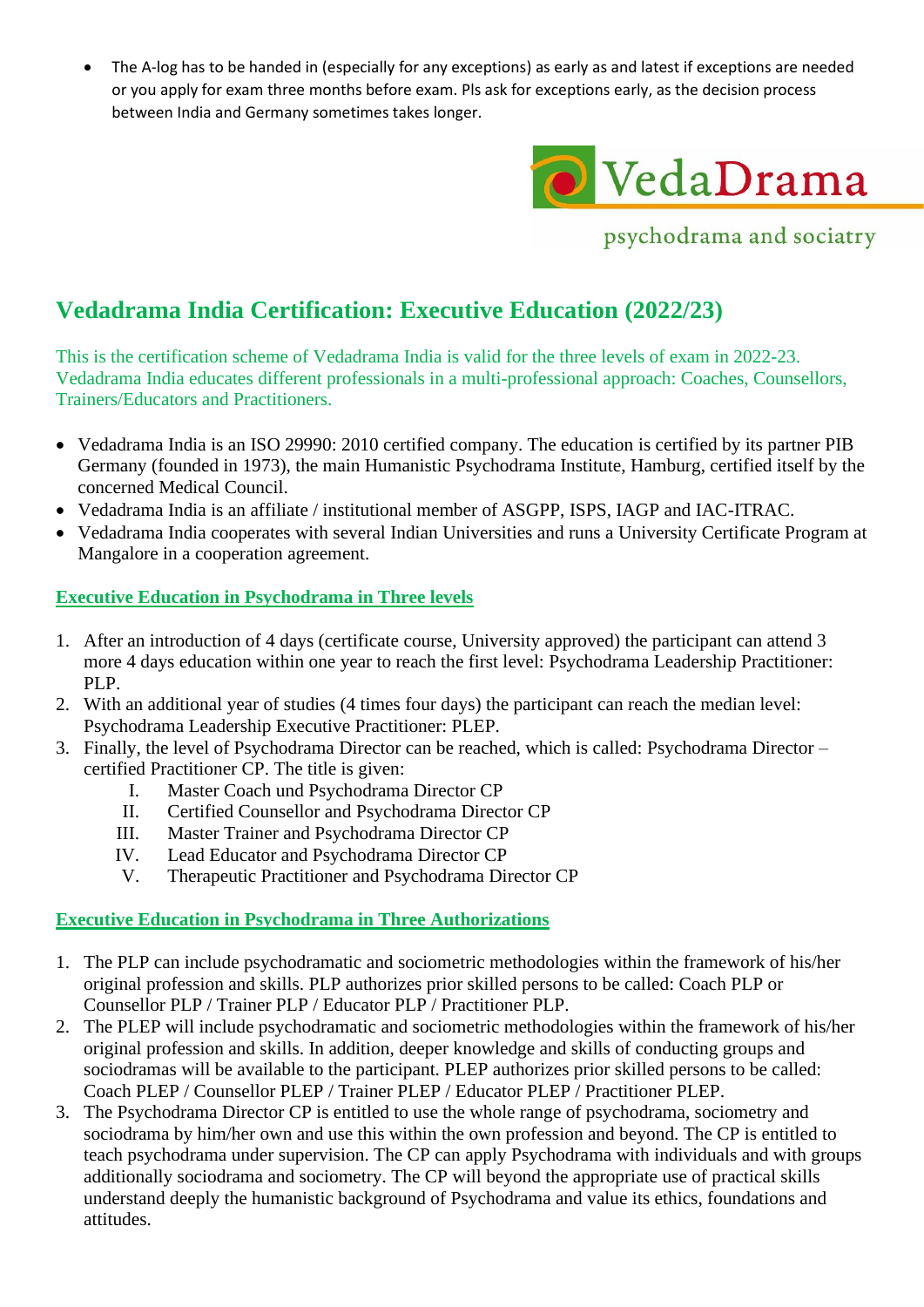#### **Executive Education in Psychodrama - Three Exams**

- 1. The PLP exam is oral in the end of the year. The participant gets a feedback of the trainer and the fellow participants added by an oral self-evaluation after 4 times 4 days of training. Finally, the trainer gives the statement: passed or partially/not passed. If not fully passed the participant can reappear for this oral exam in one of the next sessions.
- 2. The PLEP exam is similar to PLP. In addition, a small spontaneous practice (20 to 30 minutes) is to be shown in the group.
- 3. The Psychodrama Director CP exam has a written part (30 to 35 pages) and a practical exam (60 Minutes) to prove the acquired knowledge, skills and attitude. The practical part will be performed within the educational group

#### **Specifics of the Executive Education in Psychodrama**

- a) Learning happens in a stable or almost stable group of peers. This is good for confidence, self-growth and understanding group dynamics.
- b) Education is a Training cum Practice. Skills are not only mentally learned but immediately practiced with care.
- c) The blended mixture of theory learning and creative group interaction training will combine knowledge with spontaneity. Participants are ready for unforeseen and unpredictable situations.

#### **Details of the Executive Education in Psychodrama**

#### **1 st Year the first 20 Credits (Psychodrama Leadership Practitioner PLP)**

4 times 4 days (160 study-hours) with self-experience for personal growth, training on methodology and introduction in sociometry, psychodrama and group processing.

This program is a full program and certified and complete in itself. Continuation is optional. The title given after 16 days is: Psychodrama Leadership Practitioner (PLP)

#### **2 nd Year the additional 20 Credits (Psychodrama Leadership Executive Practitioner, PLEP)**

4 times 4 days (160 study-hours) with self-experience, use of methodologies, application training and advanced knowledge on sociometry, psychodrama and group processing. This program is a full program and certified and complete in itself. Continuation is optional. The title given after 32 days is: Psychodrama Leadership Executive Practitioner (PLEP)

#### **3 rd & 4th year the additional 80 credits (Psychodrama Director CP)**

- 20 credits: 4 times 4 days (160 study hours, 20 credits) different Theory-seminars, can be started in the second year
- 20 credits: 4 times 4 days (160 study-hours) with self-experience in the role of conductor, application training on psychodrama and group processing, supervision
- 20 credits (160 study hours): 120 study hours of own practice of conducting psychodrama with individuals and groups and corresponding 40 units of supervision (at least 10 individual time hours and at least six group supervisions online in a small group of max. 6 persons or 4 days group supervision with the exam candidates in a real meeting)
- 20 credits (160 study hours): Literature study (79 study hours), writing of a final work (30 35 pages, 80 hours) and practical oral exam (1 hour)

The title given after the total of 120 credits is: Psychodrama Director CP.

*Valid from September 1st, 2020 / Valid for Dec. 2022 exam*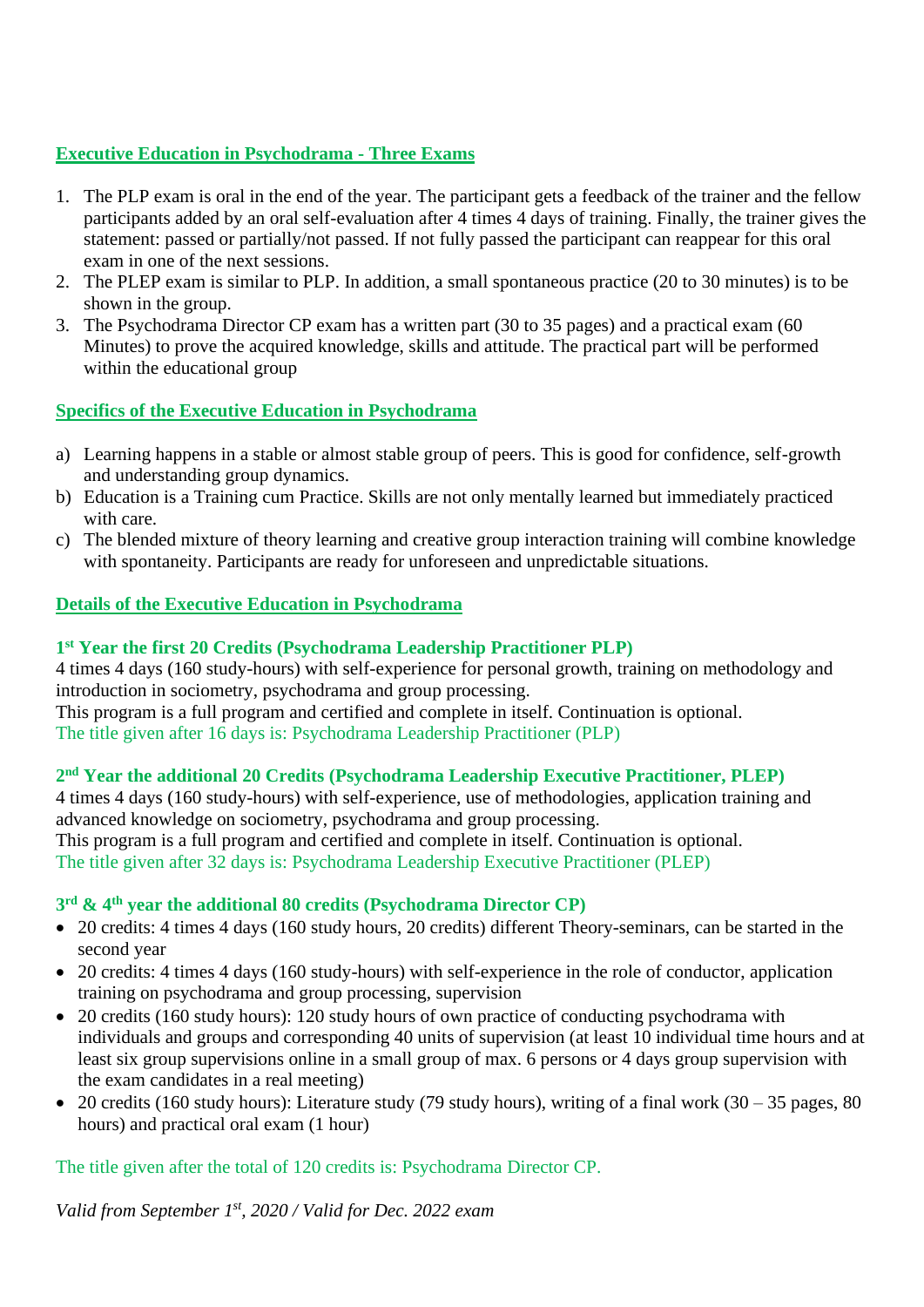

# **Log on own practical work (P-Log for CP exam)**

| Name         |  |
|--------------|--|
| Address      |  |
| Mail / Mobil |  |

#### **1. The practical work (120 hours of 45 Min. / 90 time hours of 60 Min.)**

- *1. You have to have own practice in Psychodrama outside the training group and outside the Peergroup.*
- *2. This practice can be real presence or online.*
- *3. It can be with individual clients or with small or larger groups.*
- *4. Each "Hour" is 45 Minutes. 120 "hours" are needed, that is 90 time hours.*
- *5. Sociometry, Protagonist play, Vignette, role work etc. can and should be part of this work (at least 30 % of each session), but the whole session is counting towards practice, not only these minutes, where you do explicit "psychodramatic interventions".*
- *6. For the written exam you need to have one client (one group) with at least 5 meetings/ sessions.*
- *7. You write down a very short report on each session (some 2 to 3 lines, not a "VERBATIM", but a summary of interventions)*
- *8. You discuss this work and the questions which arise with your supervisor.*
- *9. You should have part of this done before exam and you get time 3 months after exam to complete this. Only when completed you will get the hard copy of your certificate.*

#### **2. P-Log**

This is my P-log for CP and I assure that I could enclose a copy of my original contracts or bills without showing the name of the client(s) or any other proof of the own work being done and I include my written report on this. Remarks: For other work without proof, I have to consult the supervisor as to get it included in the log. Pls. get his/her exception on this early in writing and include this with your P-Log. The work must be in contact with your CP field of work. If not ask the supervisor for exceptions.

| . .<br>. .<br>. . | . .<br><b>Contract Contract</b><br>. .<br>. . | אור<br>.<br>. . |
|-------------------|-----------------------------------------------|-----------------|
|-------------------|-----------------------------------------------|-----------------|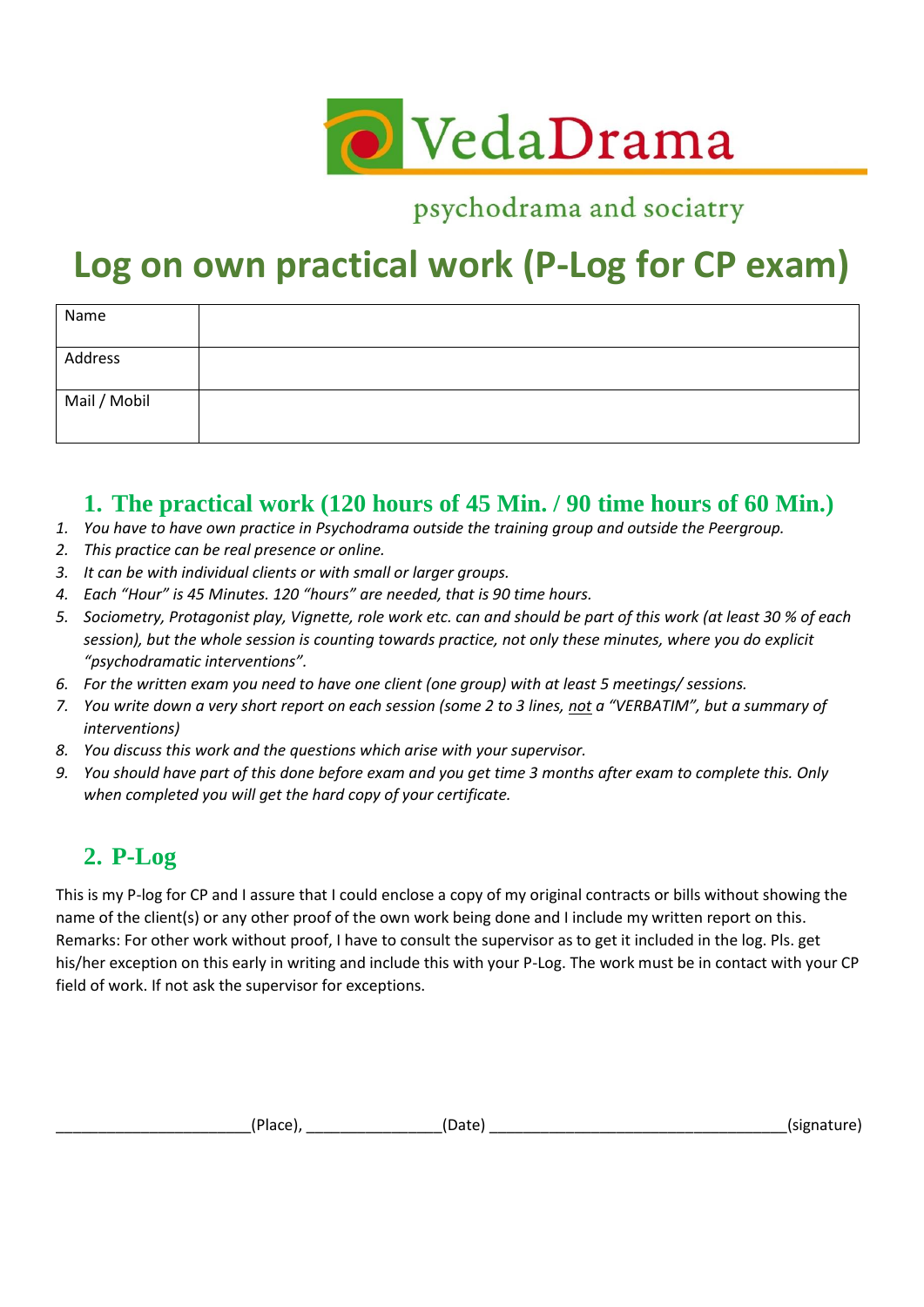

# **P-Log**

### **1. Short description of my work filed or fields (1/2 page)**

### **2. The log itself:**

### **a) Client(s) 1, name(s) abbreviated: \_\_\_\_\_\_\_\_\_\_\_\_\_\_**

| <b>Session</b> | <b>Date</b> | <b>Time (in</b> | Topic/Remarks / short description (2) |
|----------------|-------------|-----------------|---------------------------------------|
| number         |             | minutes)        | sentences)                            |
|                |             |                 |                                       |
| $\overline{2}$ |             |                 |                                       |
| 3              |             |                 |                                       |
| 4              |             |                 |                                       |
| 5              |             |                 |                                       |
| 6              |             |                 |                                       |
|                |             |                 |                                       |
| 8              |             |                 |                                       |
| <b>Total</b>   |             |                 |                                       |

# **b) Client(s) 2, name(s) abbreviated: \_\_\_\_\_\_\_\_\_\_\_**

| <b>Session</b>          | <b>Date</b> | <b>Time (in</b> | <b>Topic/Remarks / short description (2)</b> |
|-------------------------|-------------|-----------------|----------------------------------------------|
| number                  |             | minutes)        | sentences)                                   |
|                         |             |                 |                                              |
| $\overline{\mathbf{2}}$ |             |                 |                                              |
| $\overline{\mathbf{3}}$ |             |                 |                                              |
| 4                       |             |                 |                                              |
| 5                       |             |                 |                                              |
| 6                       |             |                 |                                              |
|                         |             |                 |                                              |
| 8                       |             |                 |                                              |
| <b>Total</b>            |             |                 |                                              |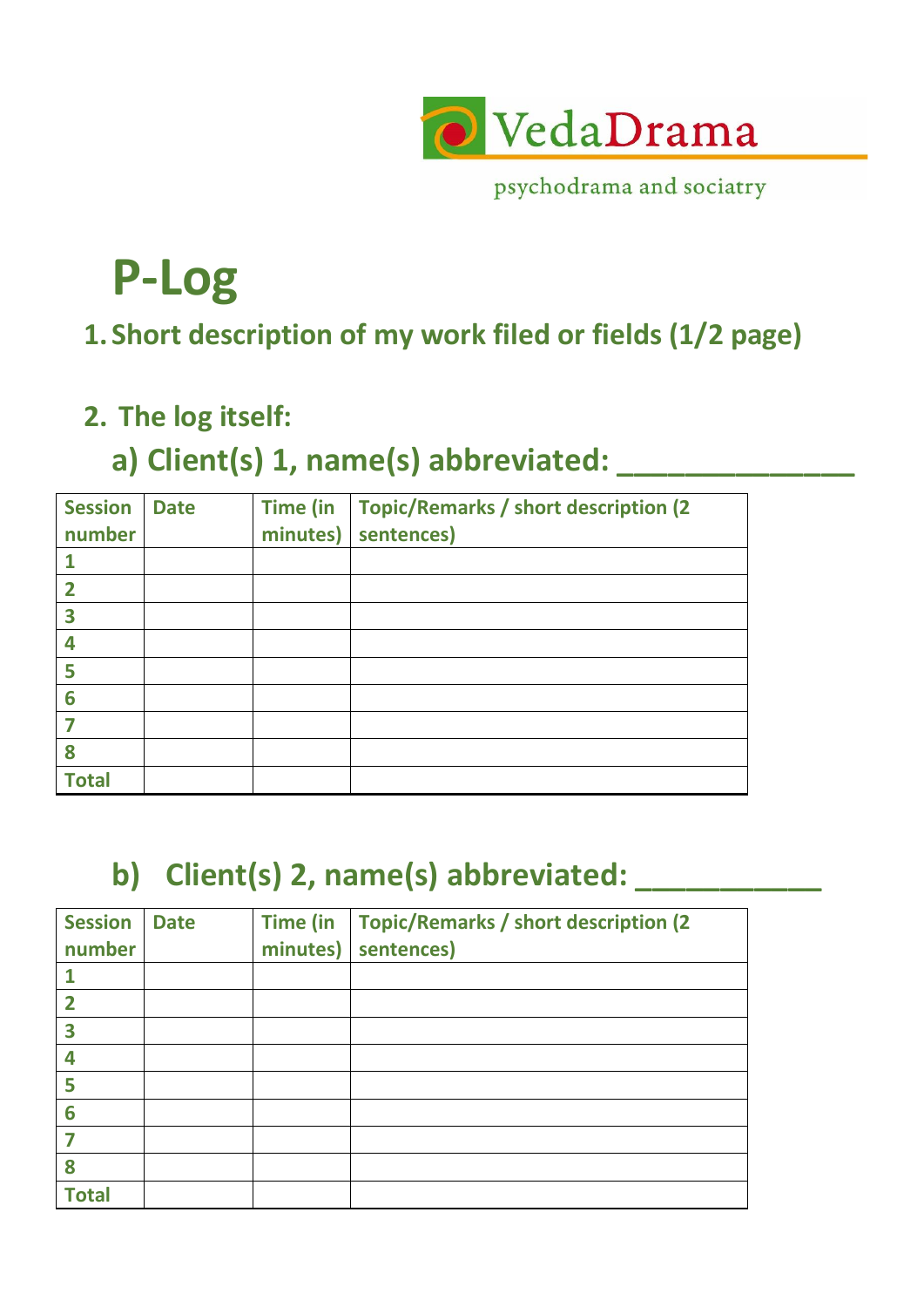### **c) Client(s) 3, name(s) abbreviated: \_\_\_\_\_\_\_\_\_\_\_\_**

| <b>Session</b><br>number | <b>Date</b> | <b>Time (in</b><br>minutes) | <b>Topic/Remarks / short description (2)</b><br>sentences) |
|--------------------------|-------------|-----------------------------|------------------------------------------------------------|
|                          |             |                             |                                                            |
| $\overline{\mathbf{2}}$  |             |                             |                                                            |
| 3                        |             |                             |                                                            |
| 4                        |             |                             |                                                            |
| 5                        |             |                             |                                                            |
| 6                        |             |                             |                                                            |
|                          |             |                             |                                                            |
| 8                        |             |                             |                                                            |
| <b>Total</b>             |             |                             |                                                            |

### **a) to x) Total P-Log (all clients and client groups):**

| number                  | <b>Client(s)</b> Total Time<br>(in minutes) | <b>Total in</b><br>"hours" of 45 | <b>Remarks</b> |
|-------------------------|---------------------------------------------|----------------------------------|----------------|
|                         |                                             | <b>MInuts</b>                    |                |
| 1                       |                                             |                                  |                |
| $\overline{\mathbf{2}}$ |                                             |                                  |                |
| 3                       |                                             |                                  |                |
| 4                       |                                             |                                  |                |
| 5                       |                                             |                                  |                |
| 6                       |                                             |                                  |                |
| 7                       |                                             |                                  |                |
| 8                       |                                             |                                  |                |
| <b>Total</b>            |                                             | $120 + +$                        |                |
|                         |                                             |                                  |                |